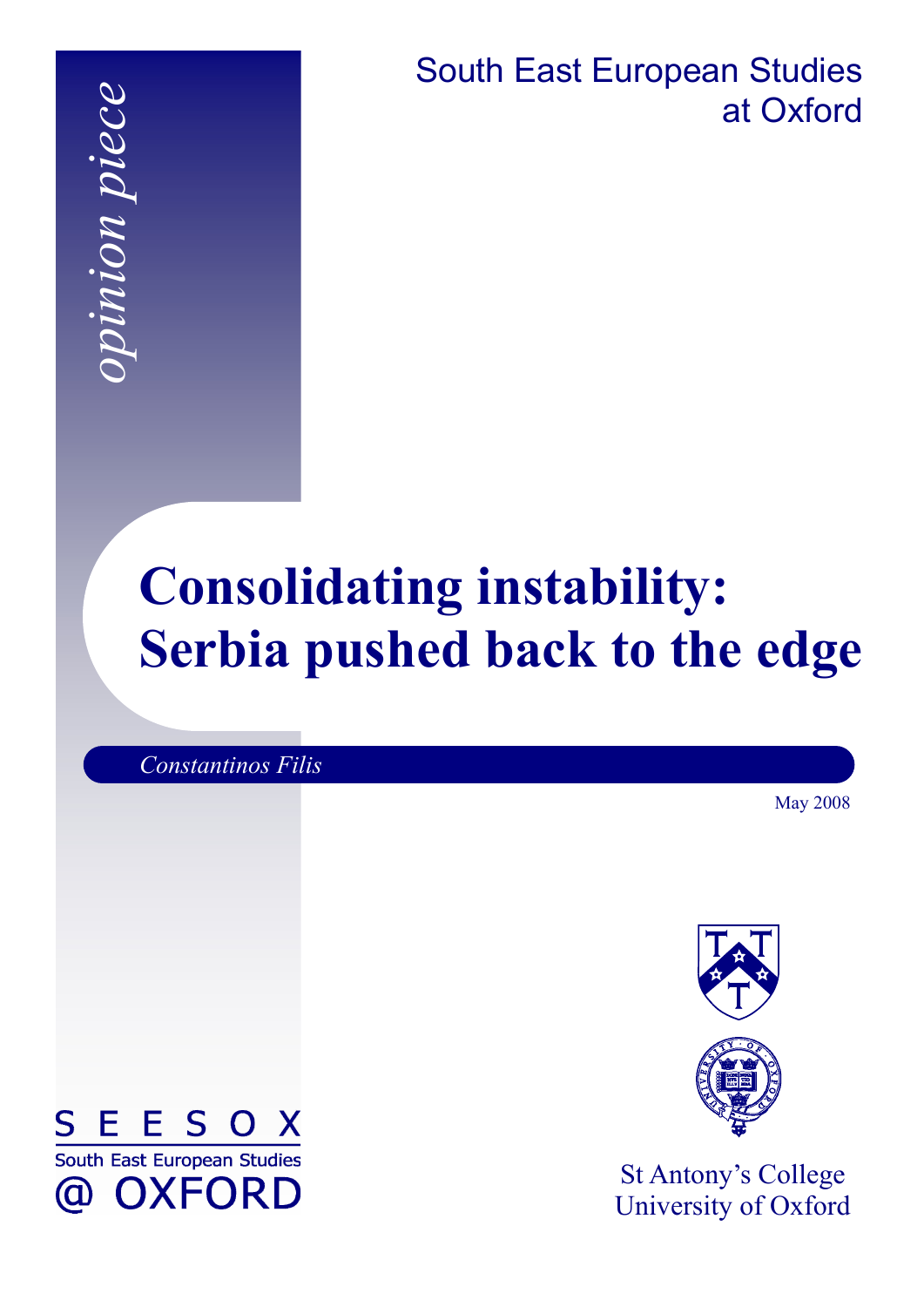### **Consolidating instability: Serbia pushed back to the edge**

Dr Constantinos Filis

*Senior Associate Member, St Antony's College, Head of the Centre for Russia and Eurasia at Panteion University's Institute of International Relations* 

The Serbian presidential elections of 3 February 2007 were the most uncertain in Serbia's recent history and the most pivotal since the fall of Milosevic in 2000. They were carried out in the face of an imminent declaration of independence by Kosovo's Albanian leadership, who enjoy the backing of most of the Western powers. In the end, higher voter turnout for the last round tipped the scales in favour of Tadic – over Nikolic – only for Kostunica to step down a few weeks later, forcing spring parliamentary elections and perpetuating political instability in Belgrade.

So the February election results cannot be interpreted as a victory for the pro-Westerners over the pro-Russians, resolving the storied dilemma of whether Serbia's future lies in accession to the EU or under Russia's wing. And this is simply because there is no such dilemma for either Belgrade or Moscow. Despite the persistent hum of hard-line nationalist rhetoric in Serbia – and given that Russia confined itself to verbal support of Nikolic – Serbs cast their votes in favour of their economic survival and their future within the framework of a European perspective that, when all is said and done, is really the only path they can take. A privileged bilateral partnership with Moscow cannot solve the problem of Serbia's isolation, with Romania and Bulgaria already members of the EU and NATO, and Croatia having started accession negotiations with Brussels, a path down which Bosnia, Montenegro, Albania and FYROM are already headed. As demonstrated by the rekindling of Moscow-Sofia relations with the signing of energy agreements, Russia is part of the equation, but is no substitute for full accession to Euro-Atlantic institutions. Consequently, the absence of a viable alternative led the Serbs to opt for the difficult but relatively safe route of incorporation into Europe over the uncertainty of isolation.

#### *Russia's gains*

Still, capitalising on Serbian disappointment in the West that stems from the latter's failure to come through with a balanced stance on both Kosovo and EU accession, Russia has clearly reasserted influence in Serbia, aspiring to convert its traditionally intractable Slavic brother into an economic, energy and political bridgehead for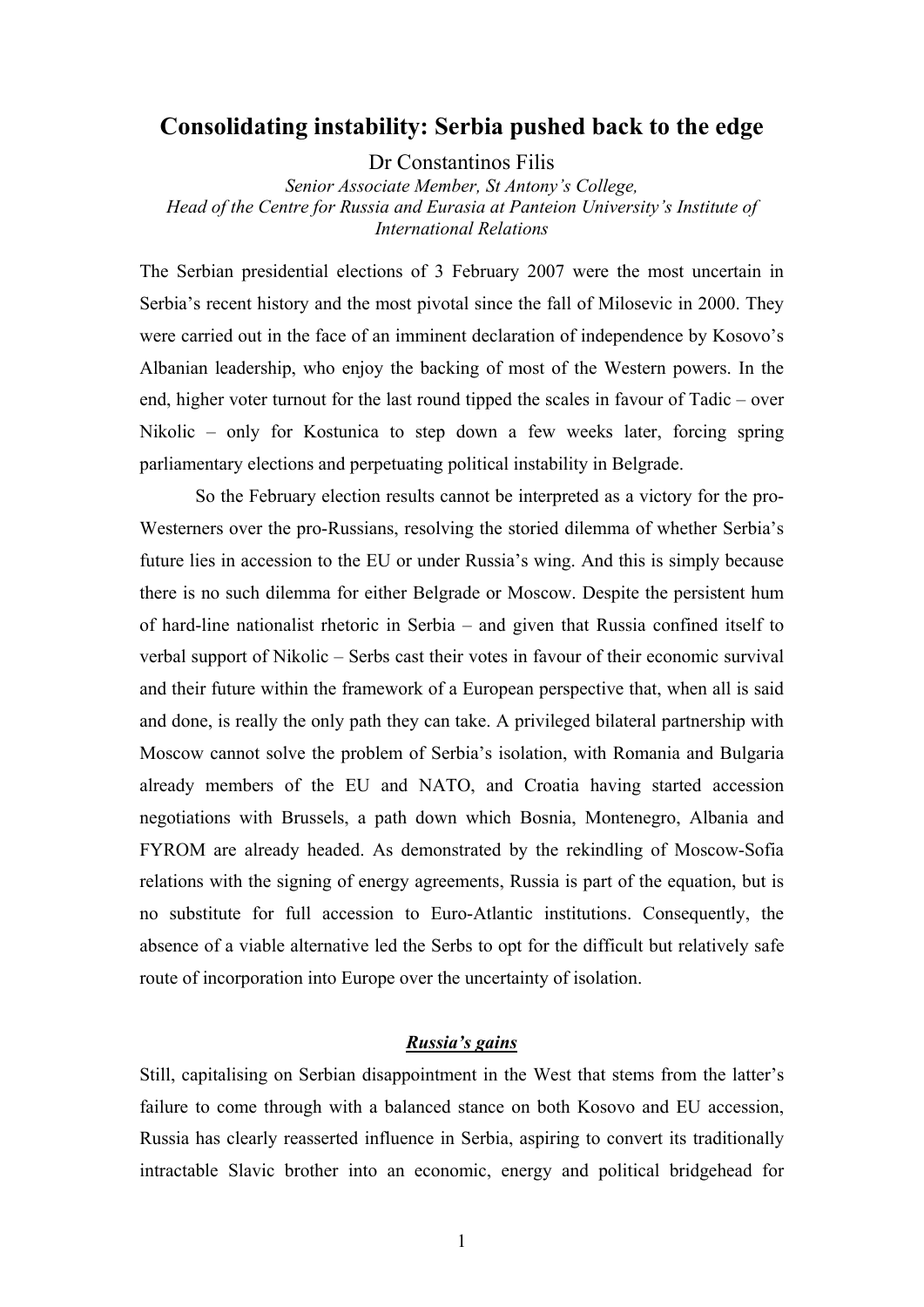Russian influence in the Balkans. The signing on 25 January 2008 of an energy agreement between Serbia and Russia's Gazprom was a watershed in this process, providing for: Gazprom's purchase, for \$400,000, of a majority share in Serbia's state oil company, NIS; the construction of a section of the new South Stream pipeline on Serbian territory; and the construction of natural gas storage facilities in Serbia. Gazprom – and, by extension, Russia – is seen as the big winner in this agreement, certainly because of the nominal price it is paying to buy out NIS, but primarily because it is strengthening its foothold in the Balkans. As Putin put it, "Serbia is becoming a pivotal intermediate link in the system being developed to deliver Russian energy to Southeast Europe."

But if Russian interests are to be served and Moscow is to maintain its influence in the region via Serbia, the latter will have to be incorporated into Europe, achieving the consequent political stability and steady economic growth that will render it a reliable and effective partner. Russia's neutral stance in the recent Serbian elections indicates its preference for the moderate Tadic, who is hotly pursuing accession while acknowledging Russia's support on the Kosovo issue.

#### *Europe's botched job*

The U.S. and the EU, in turn, welcomed Tadic's re-election with relief, seeing it as the Serbian people's vote of confidence in the EU. Despite the EU's best intentions to support Tadic, however, its stance thus far has probably worked in the opposite direction. Infighting and a failure to achieve a unanimous stance on Serbia's accession have done anything but bolster Belgrade's European perspective. Pressure from Del Ponte cannot be allowed to keep Serbia from taking its place in line: When the EU wants to consolidate its interests in a country that feels – at least somewhat justifiably – that its pro-Western orientation in recent years has not borne commensurate fruit, is a Dutch veto or the failure to deliver Mladic and Karadzic good enough cause not to sign a Stabilization and Association Agreement? The security and stability of the region – and, by extension, of Europe – hinge not on a jilted Serbia, but on a Serbia that is assisting efforts to stabilise the Balkans. When the objective is to deter nationalistic trends at all costs, Brussels needs to find tangible ways to support Tadic, rather than simply dangling a distant, uncertain prospect of accession to the EU.

This need is all the more imperative in light of the fact that, despite the victory of the pro-Western ticket, the political scene in Serbia remains stormy, particularly in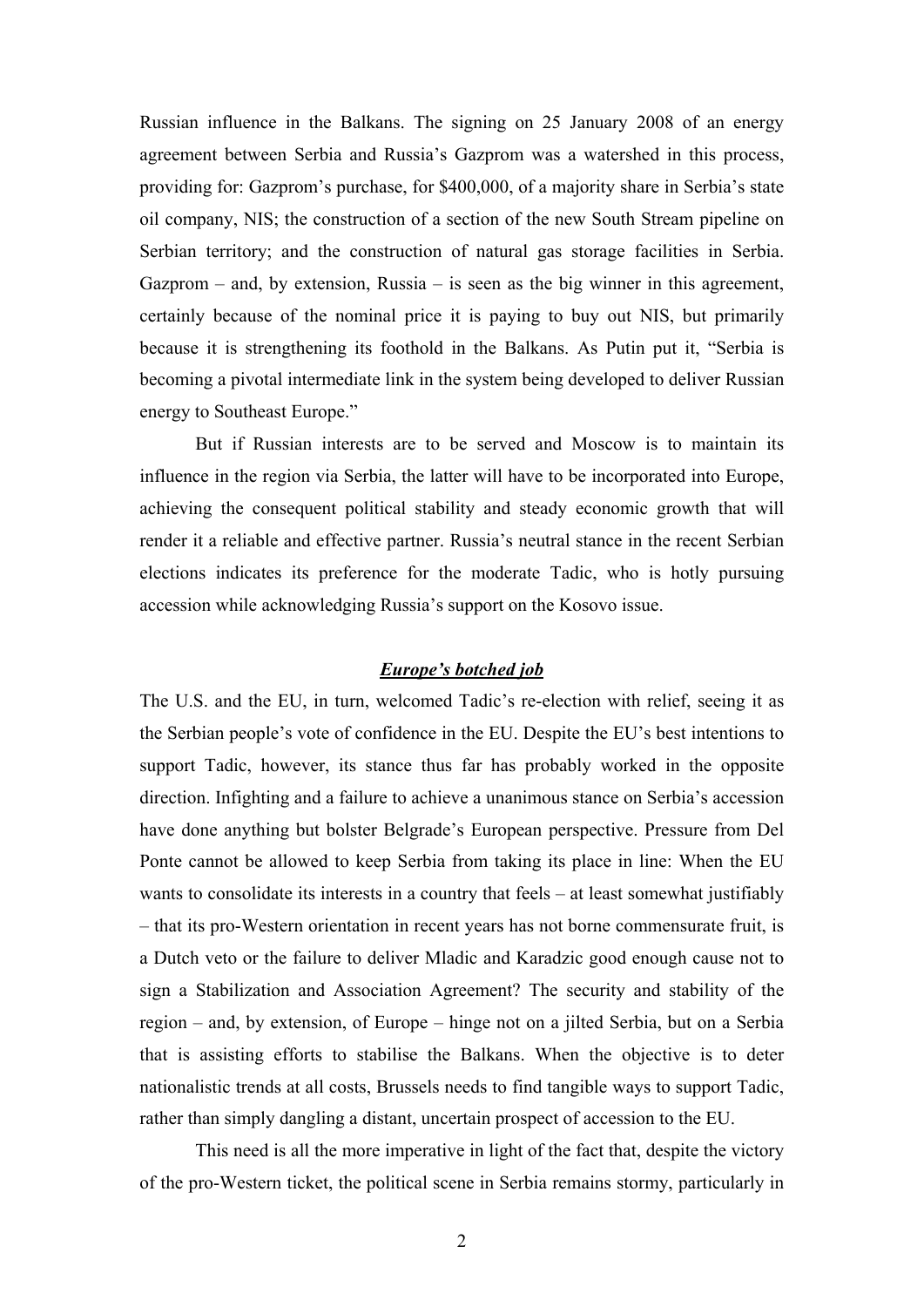the wake of the EU's green light for the police mission to Kosovo. Tadic's victory, however narrow, was a person victory, achieved at a time when his political rival, Nikolic, was particularly powerful – backed by the party with the most seats in the National Assembly– and when Prime Minister Kostunica, with whom Tadic led the coalition government, offered him no support.

Europe has clearly had a hand in shaping the domestic crisis that is gripping Belgrade and has enabled a Kostunica weakened by Tadic's victory to strike a righteous political pose: With the signing of the interim political agreement slated for 7 February, Europe jumped the gun on 5 February – the day after Tadic's re-election – and announced the decision to send a European force to Kosovo. Instead of waiting three days, they didn't. Whatever their intentions, in effect they put the squeeze on Belgrade while knocking fresh wind out of Tadic. Kostunica's rejection of the consolation accord – a move aimed at strengthening his own position on the political scene – starkly depicts the situation of Serbia's social and political elite, and voices the frustration of many, though not necessarily the majority of, Serbian citizens. Thus, it is no surprise that Kostunica finally dissolved the coalition government and called early elections on the grounds of failing to agree with Tadic on how to handle Kosovo's independence.

#### *How to avoid Serbia's isolation after Kosovo's independence*

Belgrade's reaction to an independent Kosovo will certainly do more harm to Serbia's interests than to those of the Kosovars or the West. A Serbian embargo on the newly independent state entity, whose economy and transport system are completely dependent on Serbia, will force Kosovo to become self-sufficient in these sectors all the sooner, leaving Belgrade with little political leverage in the new state. This being the case, it seems that the Western policy on Kosovo was designed to render Belgrade incapable of really hurting post-independence Pristina: Belgrade will react dynamically at an initial stage, but sooner or later it will adapt to the new state of affairs; still, we cannot rule out that extremist elements will attempt to fully exploit the current situation in improving their position within the country.

The real problem, however, is not Serbia's scope for driving up the cost for Kosovo of transition from NATO protectorate to independent state, but how long Belgrade's isolation will continue in the wake of the events currently unfolding. If the EU had provided a credible, feasible European perspective for Belgrade, the latter's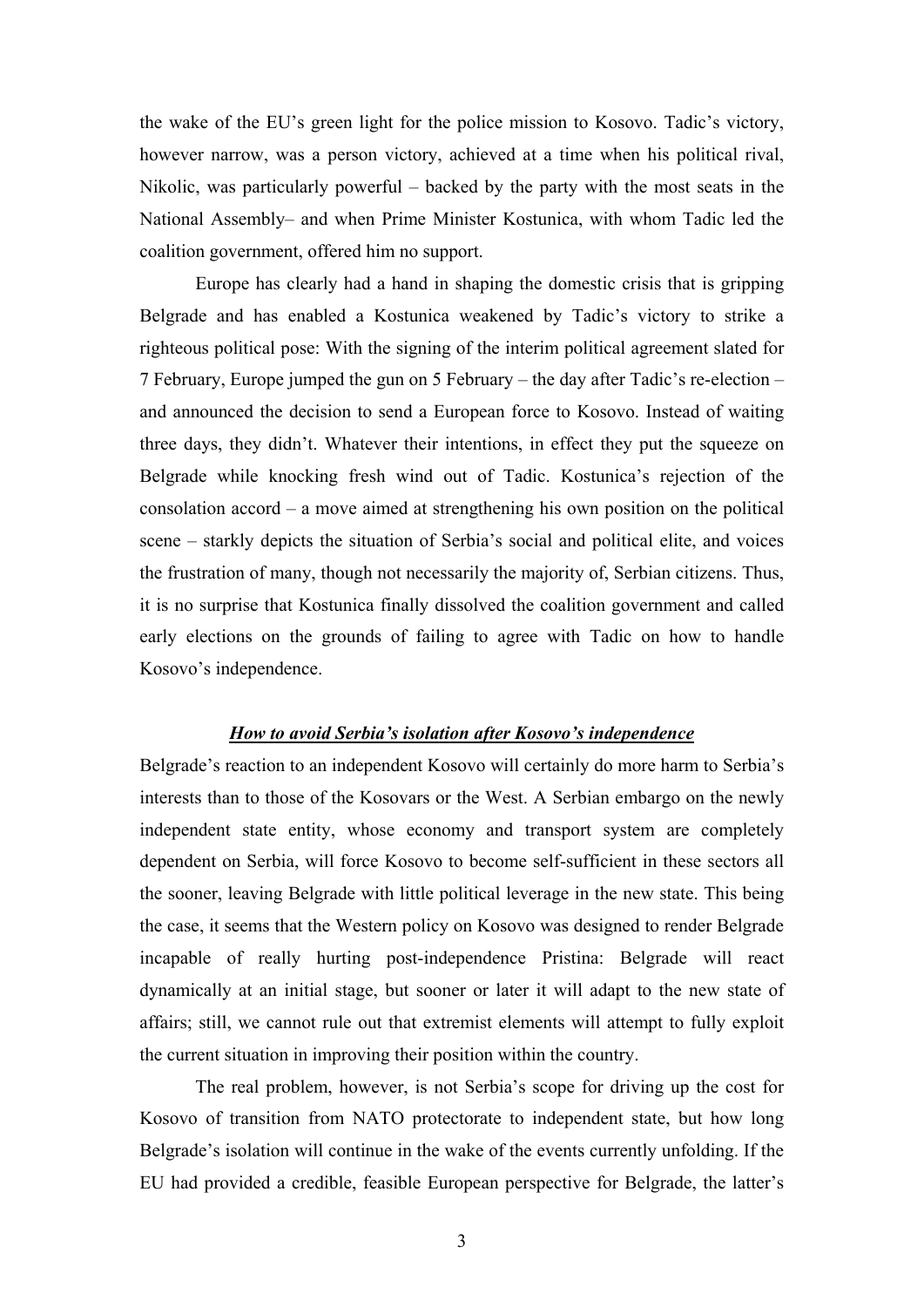reactions to Kosovo's independence would be predictable, at worst. As it stands, even if Kosovo's independence fails to provoke reactions in the region, Serbia's continued isolation will suffice, in and of itself, to undermine any settlements and poison relations. The problem is not with Pristina. It is with Washington and Brussels and their plans for the Balkans<sup>1</sup>. The real problem is not the imposed solution, but the confirmation that the EU and many other members of the international community have no long-range strategy or framework of principles; they're just making it up as they go along, patching up crises that they themselves have either provoked or allowed to be provoked.

Within this truly complex state of affairs that has been further confused by Kostunica's opportunistic move to step down, we need decisions that go beyond stereotypes and doctrines. The EU must provide substantial support for Tadic and strengthen his political position, averting in the early parliamentary elections the rise of extremist elements which would derail Serbia's prospects for accession to the EU and create a black hole in the Balkans. Tadic's re-election can have the desired results only if the EU manages, by taking tangible measures to accelerate Serbia's integration into Europe, to isolate the part of the Serbian political elite that might jeopardize Belgrade's future for achieving their own political ends. And as the results of the recent presidential elections in Serbia show, it is not too late to reverse the political climate in Belgrade and put Serbia firmly on the safe track to European integration. The upcoming elections will be a critical test of whether the Serbian people can be convinced of the obvious: that Belgrade's negotiating position and prospects for prosperity will be stronger within Europe than without.

1

<sup>&</sup>lt;sup>1</sup> To be fair regarding post-Cold War Balkan history, it was the Germans who provoked much of the current situation in the Balkans. Furthermore, Berlin and the Democrats (in the US) pushed harder for Kosovo's independence than the Bush administration. It is just that the Americans had little choice but to adopt the German agenda in order not to leave any space for Berlin to develop an independent policy in the Balkans and – if it proved successful – elsewhere as well.